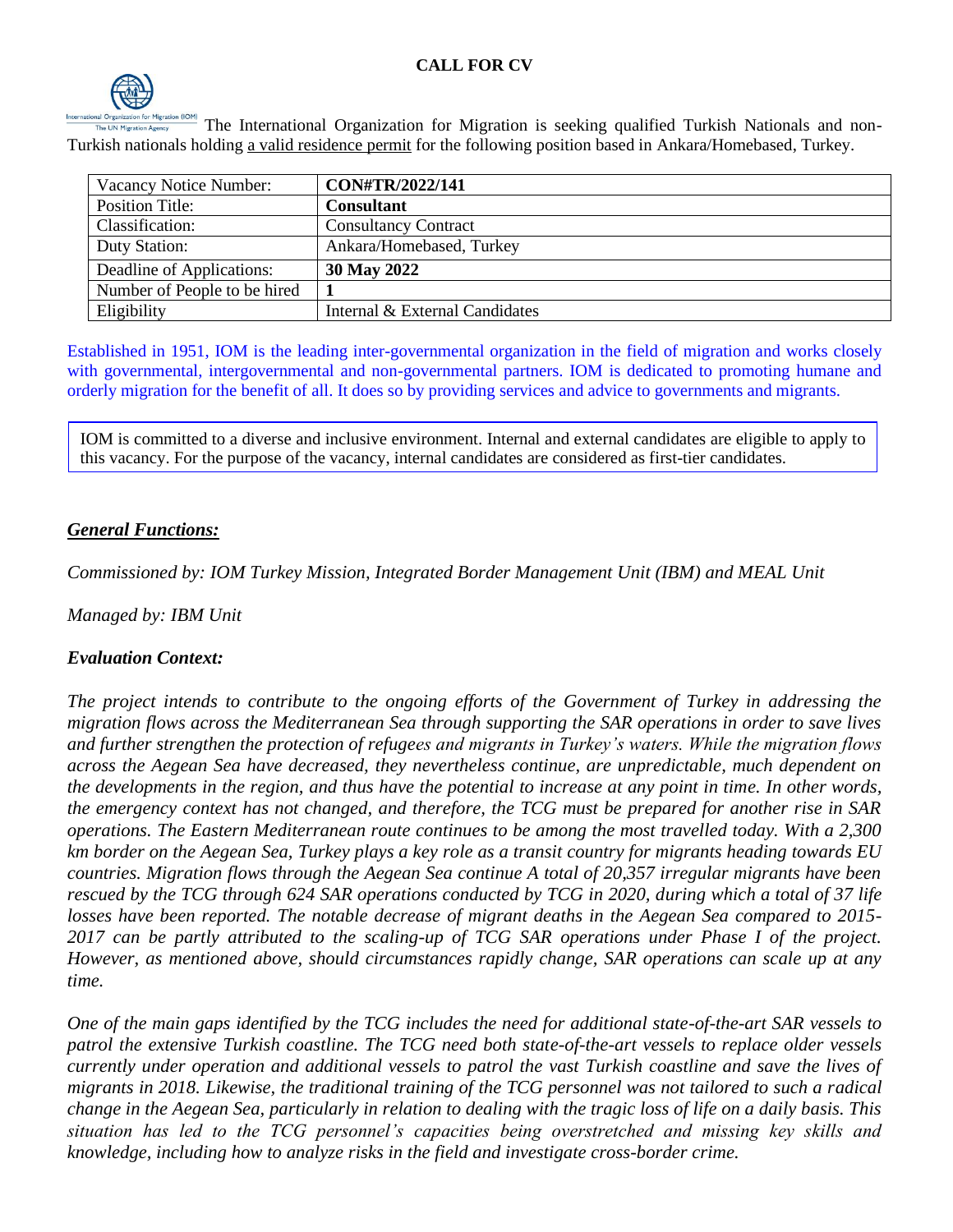*The increased workload of the TCG staff, particularly SAR operations, the circumstances in which these operations usually take place and the provision of support to migrants and refugees on top of their daily job, is not only overstretching the capacities of the TCG personnel but also leaving a psychological strain on all TCG staff involved. IOM helped to establish the first psychosocial program for TCG personnel beginning in 2016 and based on the positive feedback of the activities from TCG Command, it is recommended to continue psychosocial programming. According to TCG psychologists, the psychosocial support provided to TCG personnel during Phase I has reduced burnout, though further efforts should be made to further improve staff well-being. This was also confirmed in the Final Evaluation Report of Phase I.*

*Therefore, even after the first allocation of six vessels and provision of training and psychosocial programming for TCG personnel by IOM under Phase I in 2016-17, significant resources will need to be allocated in the second phase of the project in order for the TCG to be able to adequately handle SAR operations, the law enforcement part of their mandate, and to ensure that all operations meet international and national obligations of a national coast guard agency. In light of these challenges, the TCG plans to gradually increase the number of operational staff. With additional staff, the TCG will require additional equipment and capacity building for its newly recruited staff, tailored to the new migration challenges that Turkey as a transit country faces.*

## **The outcomes and outputs of the project:**

Outcome 1: The TCG has enhanced capacities to effectively conduct SAR operations at sea.

• Output 1.1: The TCG has been provided with state-of-the-art technical equipment and related training to successfully conduct search and rescue operations at sea.

Outcome 2: The Turkish Coast Guard implements an enhanced irregular migration response at sea, with full respect of international and national obligations.

• Output 2.1: The Turkish Coast Guard staff have the skills and knowledge to respond to mass migration flows across the sea, with full respect of international and national obligations.

Outcome 3: The Turkish Coast Guard mainstreams a psychosocial support system to uphold the well-being and prevent burnout of the TCG SAR personnel.

• Output 3.1: A gender-inclusive psychosocial support program consisting of training, interviews, and focus group discussions with Turkish Coast Guard personnel is made available for the agency to provide professional staff care and prevent potential burnout.

## **The project activities are:**

- Procurement of nine Search and Rescue vessels for the TCG.
- Provision of a tailored training program on the use of the supplied vessels.
- Provision of AB-412 Helicopter simulator training for selected TCG staff.

• Conduct "Risk Analysis and Evaluation" training for 45 TCG and Government personnel, including a study visit for 8 TCG staff.

• Conduct "Crime scene photography and visual recording" training for 210 Turkish Coast Guard and government personnel.

• Conduct focus groups and interviews by expert psychologists in each location (such as Bodrum and Cesme) where the TCG personnel is based to identify the source of stress and burnout; Provide gendersensitive individual counselling and coaching sessions by expert psychologists to the Turkish Coast Guard

personnel deployed in the field. • Conduct one 2-day training session on short-term solution-oriented counselling and support for a

- minimum of 12 Turkish Coast Guard psychologists.
- Basic Human Rights and Migrant Rights Training
- Profiling Training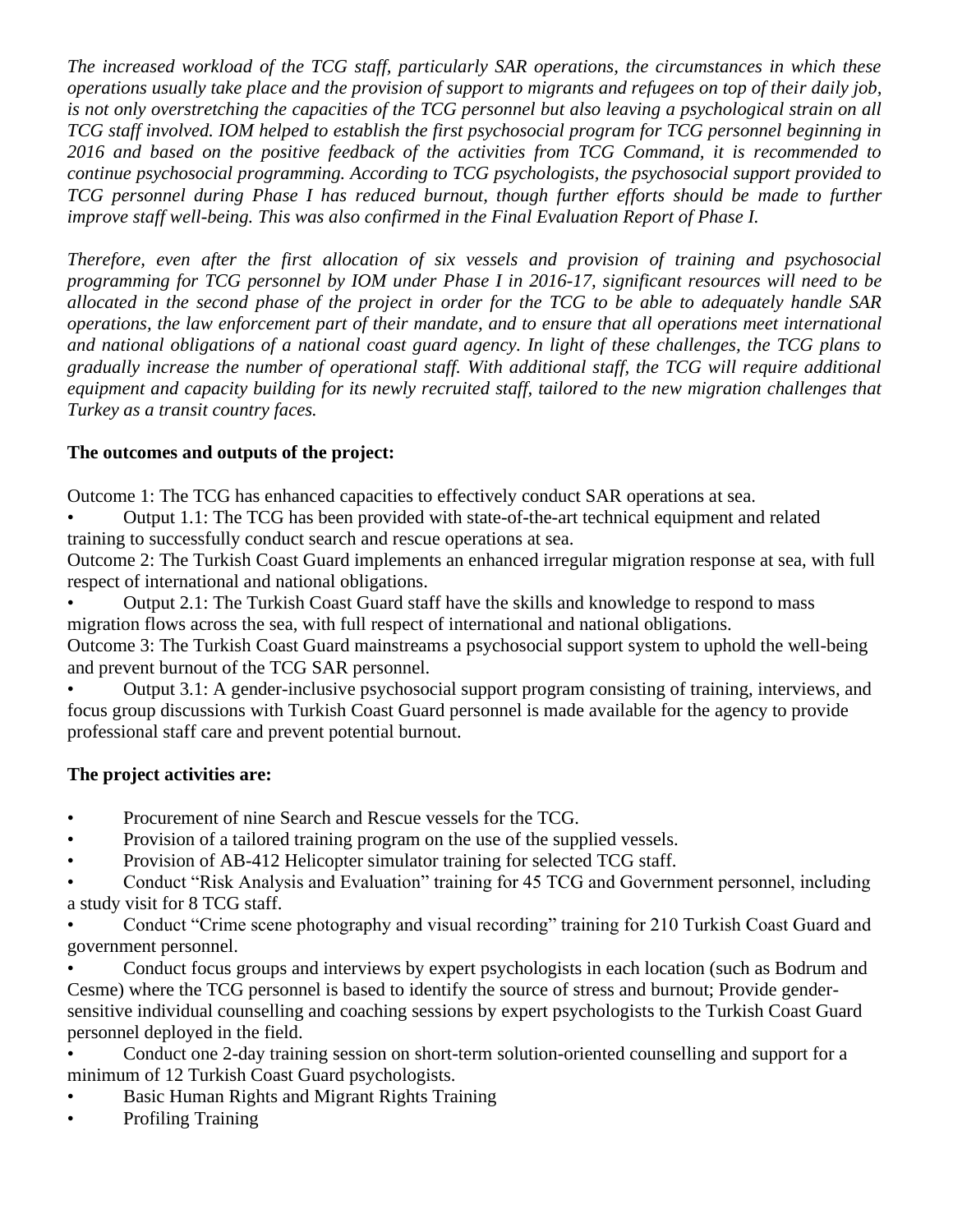## **Major Duties and Responsibilities**:

## **Evaluation purpose and objective**

The objective of this final external evaluation is to assess the relevance, efficiency, effectiveness, impact, coherence, and sustainability of the project activities to support the SAR operations. This included an assessment of the efficiency of the general process (and IOM's oversight thereof), appropriateness and quality of the trainings being developed and delivered, and the psychosocial program's effectiveness. The purpose of this final evaluation report is to evaluate whether the project has achieved its goals, whether the objectives set at the beginning and the situation reached at the end of the project are compatible, to assess organizational effectiveness in implementing strategy the relevance and accountability of a project to intended beneficiaries and to evaluate the quality of the project implementations. The evaluation also aimed to identify best practices for the future and to provide practical recommendations about their integration into ongoing and future projects.

IOM will share the evaluation report with the donors of the project and project stakeholders to demonstrate the value of the project and its impact. Thus, the evaluation will also give an opportunity to the donor and stakeholders to assess the relevance and accountability of the project towards the intended beneficiaries.

#### **Evaluation scope**

The evaluation will cover the project period of May 14, 2019- to December 31, 2021, in all of the provinces in which the project has been implemented.

#### **Evaluation criteria**

The final project evaluation will use the six main OECD-DAC evaluation criteria: relevance, efficiency, effectiveness, impact, coherence, and sustainability as well as cross-cutting issues of human rights, gender equality and the capacities of the project to adapt to the context of COVID-19.

#### **Evaluation questions**

The following key questions will guide the end of project evaluation, to be discussed with the selected evaluator. These may be supplemented by additional, detailed, and specific sub-questions as appropriate and needed in consultation with the IOM team before commissioning the evaluation. The following key questions will guide the project evaluation:

Relevance

- Do the project's expected outcomes and outputs remain valid and pertinent either as originally planned or as subsequently modified?
- Do the project activities and outputs consider relevant national strategies, policies, and guidelines of TCG and GoT?
- Did the project respond to the needs of the project beneficiaries and stakeholders?
- Is the project aligned with and supportive of IOM national, regional, and/or global strategies and the Migration Governance Framework?

Effectiveness

- Have the project outputs and outcomes been achieved in accordance with the stated plans?
- Are the target beneficiaries satisfied with the services provided?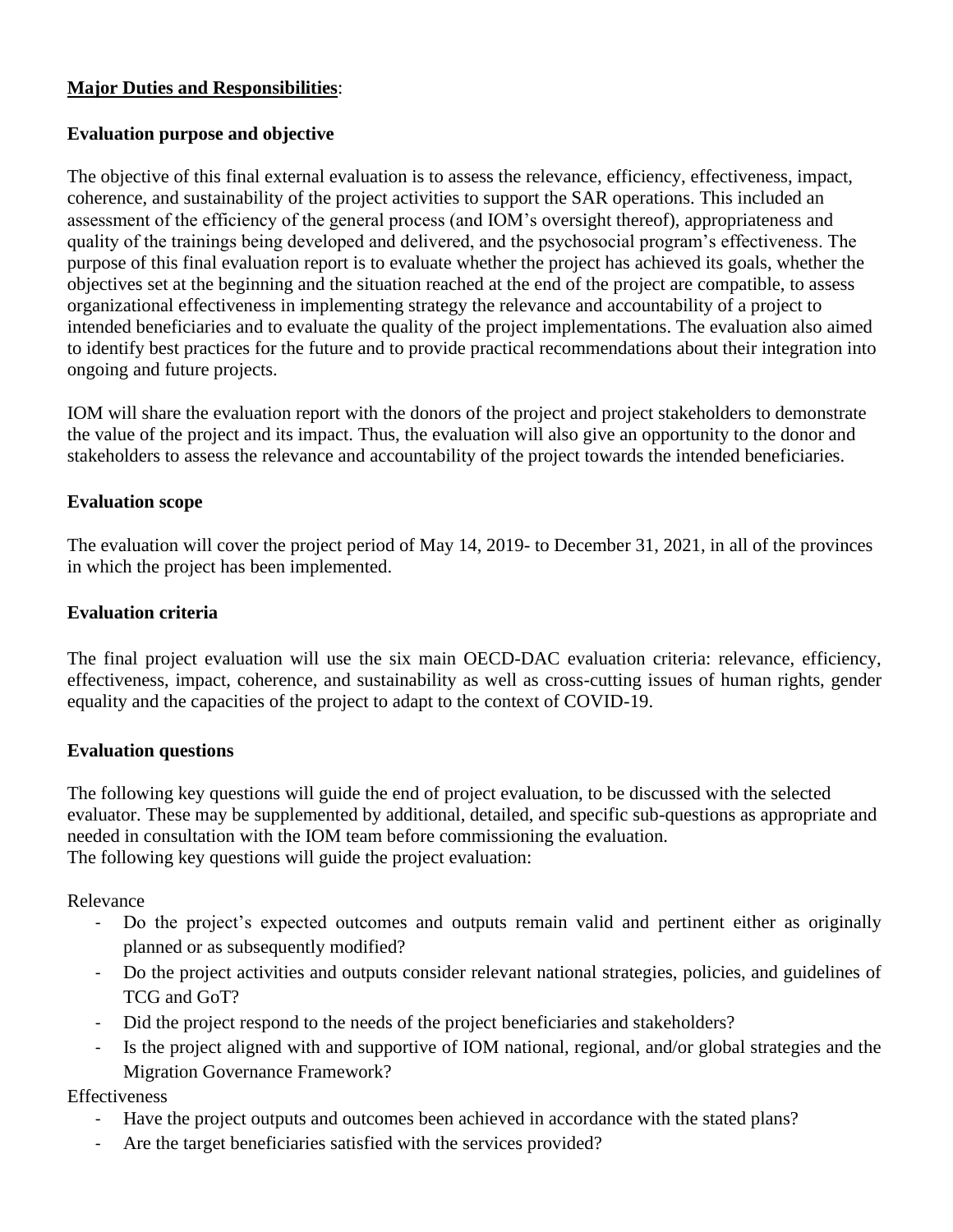- What is the quality of the results/services/products provided?
- What are the major factors influencing the achievement of the project's expected outcomes?
- To what extent has the project adapted or is able to adapt to changing external conditions including Covid-19 in order to ensure project outcomes?
- Were the activities sufficiently well-defined and implemented in order to reach relevant results? If results are not reached, would a different set of activities have produced the results?
- Are there any factors that prevent beneficiaries and project partners from accessing the results/services/products?

# **Efficiency**

- Is the project implemented in the most efficient way compared to alternative means of implementation?
- To what degree are resources provided/available at planned cost (or lower than planned) from all parties involved?
- How well are the resources (funds, expertise, and time) being converted into results?
- Were the project activities undertaken, and were the outputs delivered on time?
- To what degree are inputs provided or available in time to implement activities from all parties involved?

## Impact

What significant change(s) did the intervention bring- (i) positive and negative changes

(ii) intended and unintended changes

- Does the impact come from the project activities, from external factors or from both?
- Did the project take timely measures for mitigating any unplanned negative impacts?

## **Coherence**

- Were project activities and aims in line with main humanitarian aims?
- To what extent does the intervention add value/avoid duplication in the given context.

# Sustainability

- Are structures, resources, and processes in place to ensure that benefits generated by the project continue once external support ceases?
- Do the project partners have the financial capacity and are they committed to maintaining the benefits of the project in the long run?
- Do the target groups have any plans to continue making use of the services/products produced in the project framework?
- How far is the project embedded in institutional structures that are likely to survive beyond the life of the project?
- Were project partners adequately capacitated (technically, financially, and managerially) for continuing to deliver the project's benefits/services?

Gender Equality

- To what degree did gender successfully mainstream in project design and implementation, including a participative and non-discriminatory planning and design process?
- Were there any barriers to equal gender participation identified in design or implementation, and what can be done to address these barriers?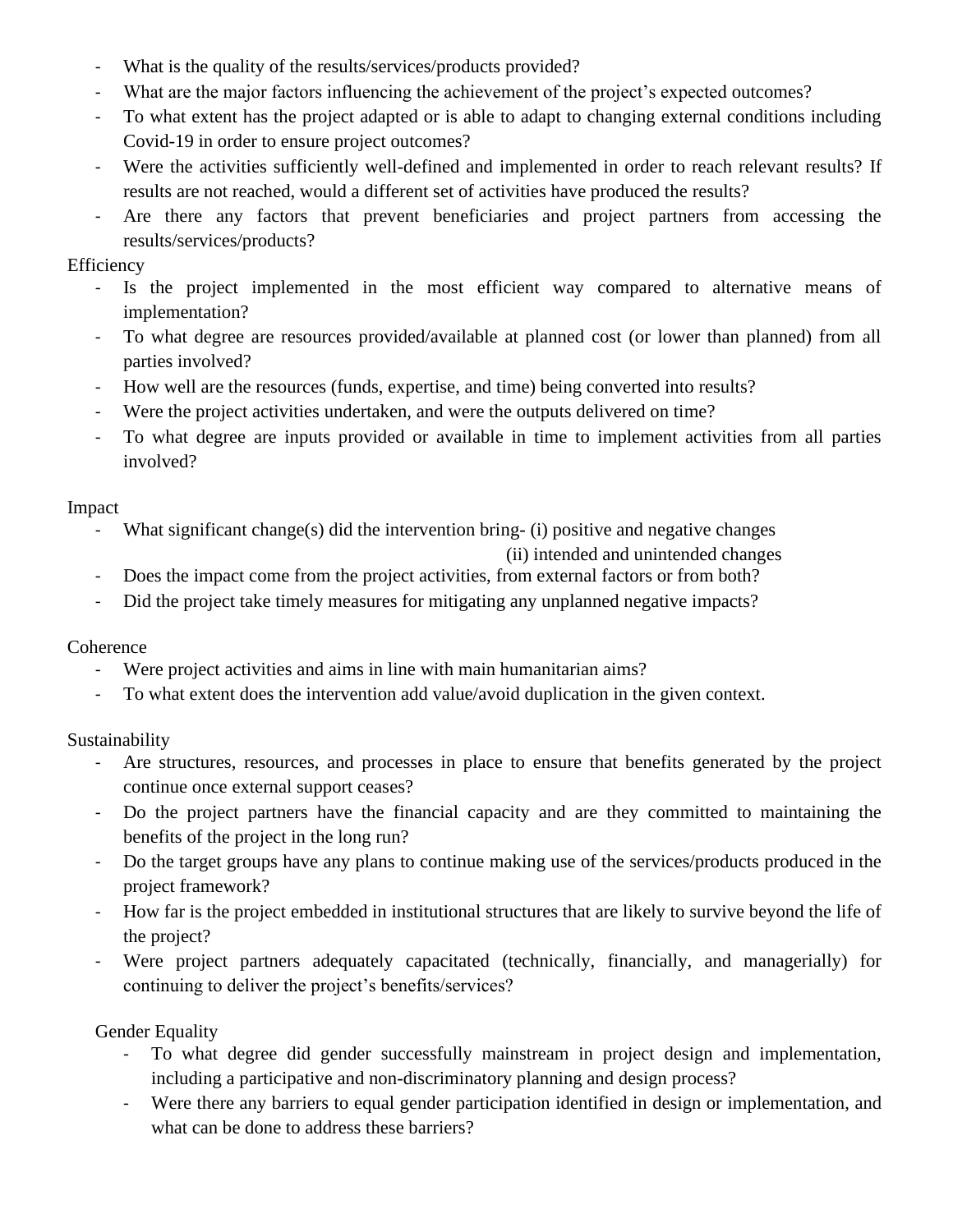- How does the programme ensure the safety of internal and external stakeholders in the programme in relation to COVID-19?

The evaluator should collect findings and draw conclusions on the above questions. Recommendations should focus on how to deal with identified challenges and gaps and improve further project implementation to increase progress and ensure long-term positive impact. The evaluation should identify good practices or drawbacks in the project implementation, capture lessons learned, and provide recommendations for new projects.

# **Evaluation methodology**

The evaluation will include use of the quantitative and qualitative approaches to gain a deeper understanding of the results of the project (outputs, outcomes, objective) and to ensure the cross-validation of data. The evaluation report will compose of analyses of various evidence-based sources of information, including desk analysis/review, evaluation survey data, and interviews with beneficiaries, counterparts, project team.

The evaluation will provide quantitative and qualitative data through the following methods:

• Desk analysis and review of all relevant project documentation including project proposal, log frame, work plans, project quarterly donor/progress reports, project reports, monitoring reports,

• In-depth interviews will be used to gather primary data from key stakeholders using semi-structured questionnaires (remotely or in person, TBC pending travel restrictions), as well as an online survey with TCG field staff.

The evaluation consultant will execute the work with the support and oversight of the IOM project and the M&E team. A briefing meeting will be held to clarify both sides' responsibilities, pending questions, and expectations and establish regular communication channels during the final evaluation process. The evaluation consultant is expected to suggest, as needed, any additional approaches and methods to be used for the evaluation.

## **Ethics, norms and standards for evaluation**

The evaluation is to be conducted in line with IOM Data Protection Principles. IOM abides by the [norms](https://www.iom.int/sites/default/files/about-iom/evaluation/UNEG-Norms-Standards-for-Evaluation-2016.pdf)  [and standards](https://www.iom.int/sites/default/files/about-iom/evaluation/UNEG-Norms-Standards-for-Evaluation-2016.pdf) of UNEG and expects all evaluation stakeholders to be familiar with the [ethical conduct](https://evaluation.iom.int/sites/evaluation/files/documents/2020%20Ethical%20Guidelines%20for%20Evaluation.pdf)  [guidelines](https://evaluation.iom.int/sites/evaluation/files/documents/2020%20Ethical%20Guidelines%20for%20Evaluation.pdf) of UNEG and the consultant(s) with the [UNEG codes of conduct.](https://www.iom.int/sites/default/files/about-iom/evaluation/UNEG-Code-of-Conduct-2008.pdf)

## **Evaluation deliverables**

The external evaluator is expected to deliver the following:

• Inception report

The report should include an evaluation matrix, evaluation methodology, work plan, interview guide, and other data collection instruments for the evaluation. The Evaluation Matrix will demonstrate the evaluation consultant's understanding of the ToR and outline data collection and analysis plans, to be completed and reviewed by the IOM team before the data collection phase. IOM can provide templates for an Inception Report and an Evaluation Matrix for reference. The evaluation consultant may use their format but should include all the elements of the IOM templates. The inception report should include all the data collection tools used, the data collection schedule, and all areas of the assignment for which the evaluation consultant requires support from the IOM team.

- Presentation of the initial findings
- The draft evaluation report and lessons learned were submitted for comment;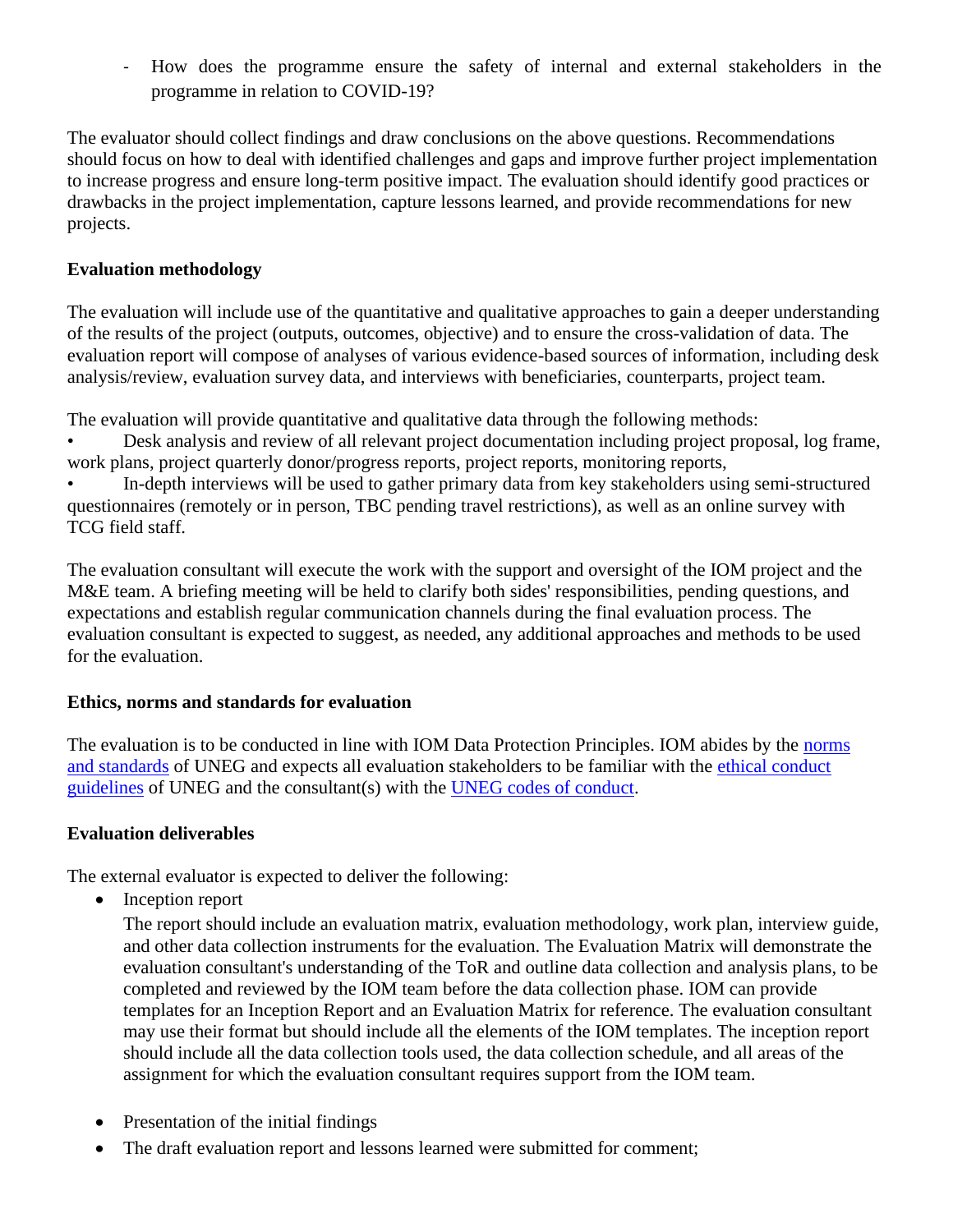- Final evaluation report and lessons learned report;
- Evaluation brief (according to the template).
- Management response partially filled out (template will be provided by IOM).
- The final presentation of the evaluation report

All deliverables are to be written in English and meet professional language standards. IOM will retain the right to withhold payment to the evaluation consultant if deliverables are deemed not to be up to reasonably expected standard.

#### **Specifications of roles**

Role of each party are as follows:

External Evaluator:

- Duly implement the requirements of the TOR timely flag any challenges or emerging issues with IOM team
- Carry out the evaluation as per the TOR.
- Conduct bilateral meetings with the IOM team

MEAL Unit:

- Agree on the work plan with the evaluator
- Facilitate communication between the external evaluator and the program team.
- Help address any challenges or emerging issues flagged by the evaluator.
- Review the deliverables submitted by the external evaluator.

IBM Unit:

- Oversee the general process of the final evaluation.
- Provide general information and documents related to the project.
- Support scheduling of in-person and virtual meetings and send meeting request correspondence to identified key stakeholders
- Support logistical and travel arrangements as required.
- Coordinate with relevant stakeholders, including government counterparts.
- Help address any challenges or emerging issues flagged by the evaluator.
- Review the deliverables submitted by the external evaluator.

#### **Time schedule**

The final evaluation is expected to take 29 days for the evaluator, including preparation, data collection, analysis, and reporting (39 days total, including IOM review). The assignment is expected to commence on 7 June 2022, with the final report expected by 5 July 2022.

Based on the ToR, the evaluation team and IOM team will have a virtual briefing meeting on June 7, 2022. During 7-10 June 2022, the evaluation team will carry out a review of all project documents and reports provided by the IOM project team and the monitoring reports provided by the MEAL team. Based on the evaluation TOR, the IOM team will arrange meetings to ensure a common understanding of the evaluation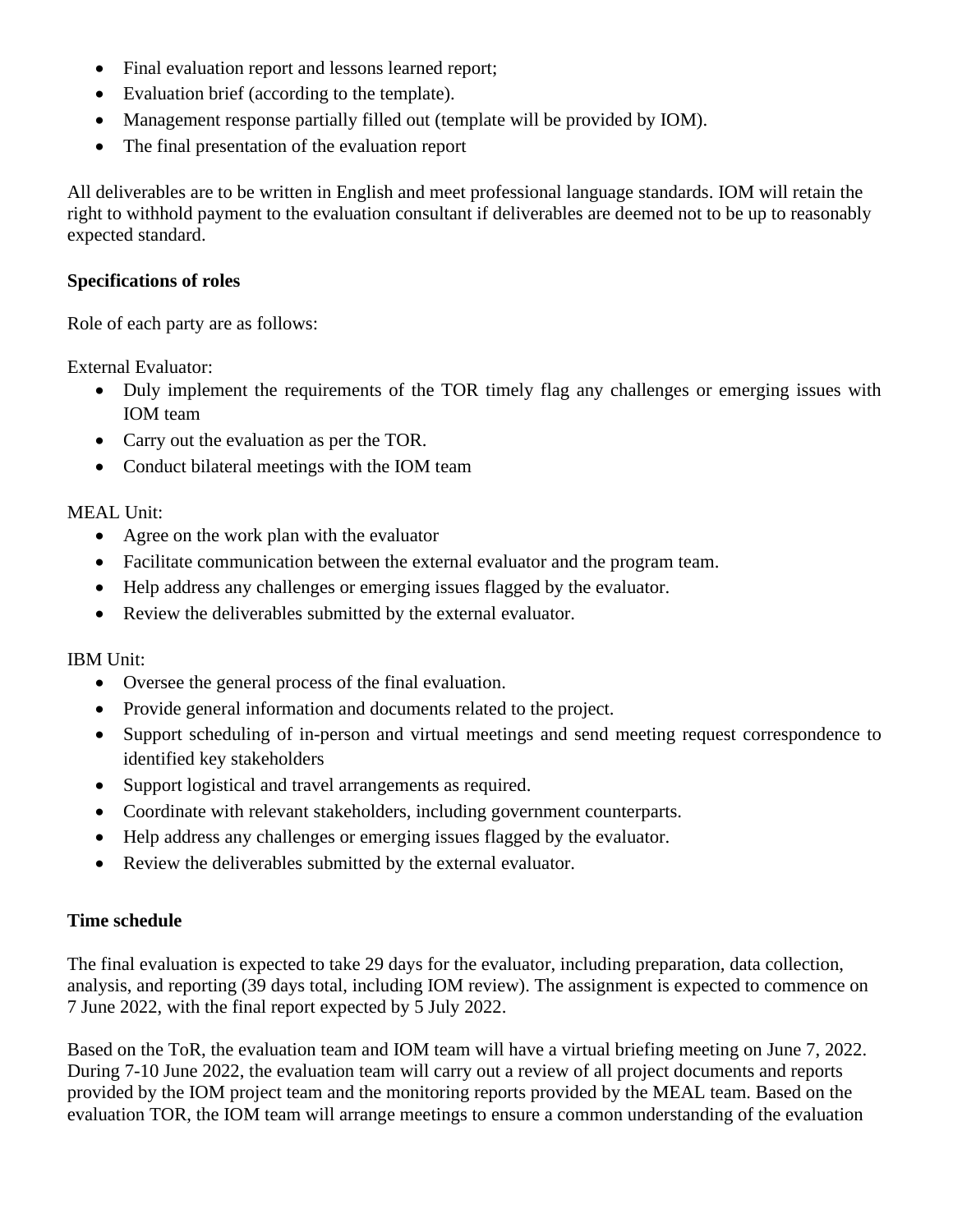process, confirm the logistical arrangement and provide inputs on the inception report. IOM team will support arranging meetings for review and debrief meetings.

The preparation and implementation of data collection and field visits are planned to take place between 14- 20 June 2022. A precise timeline will be established with the selected evaluation team and will consist of the following stages. The following table gives an overview of the estimated timeline and distribution of responsibilities for a total of 29 days for the evaluation firm:

| <b>Activity</b>                                                                                                                                                                                                      | <b>Responsible party</b>                                        | <b>Number of days</b> | <b>Timing</b> |
|----------------------------------------------------------------------------------------------------------------------------------------------------------------------------------------------------------------------|-----------------------------------------------------------------|-----------------------|---------------|
| Kick-off meeting,<br>exchange of relevant<br>project documents.<br>Review of documents<br>and preparation of a<br>detailed inception<br>report, including the<br>evaluation matrix and<br>the data collection tools. | <b>Evaluation team</b>                                          | 4 days                | Week 1        |
| Finalize the inception<br>report and the field visit<br>agenda                                                                                                                                                       | <b>Evaluation</b> team                                          | 3 days                | Week 1        |
| Data collection,<br>including travel time.                                                                                                                                                                           | Evaluation team, in<br>coordination with the<br><b>IOM</b> Team | 7 days                | Week 2        |
| Preliminary data<br>analysis, preparation of<br>the presentation, and<br>deliver the presentation<br>to the IOM team                                                                                                 | <b>Evaluation team</b>                                          | 3 days                | Week 3        |
| Present the initial<br>findings to the IOM<br>team                                                                                                                                                                   | Evaluation team, in<br>coordination with the<br><b>IOM</b> Team | 1 day                 | Week 3        |
| A draft final evaluation<br>report.                                                                                                                                                                                  | <b>Evaluation</b> team                                          | 7 days                | Week 3 & 4    |
| Submission of the final<br>evaluation report                                                                                                                                                                         | <b>Evaluation</b> team                                          | 2 days                | Week 4        |
| Development and<br>finalization of the<br>evaluation brief.                                                                                                                                                          | <b>Evaluation</b> team                                          | 2 days                | Week 4 & 5    |

IOM Team will review and share comments on the report between 6 July -19 July 2022. (10 working days).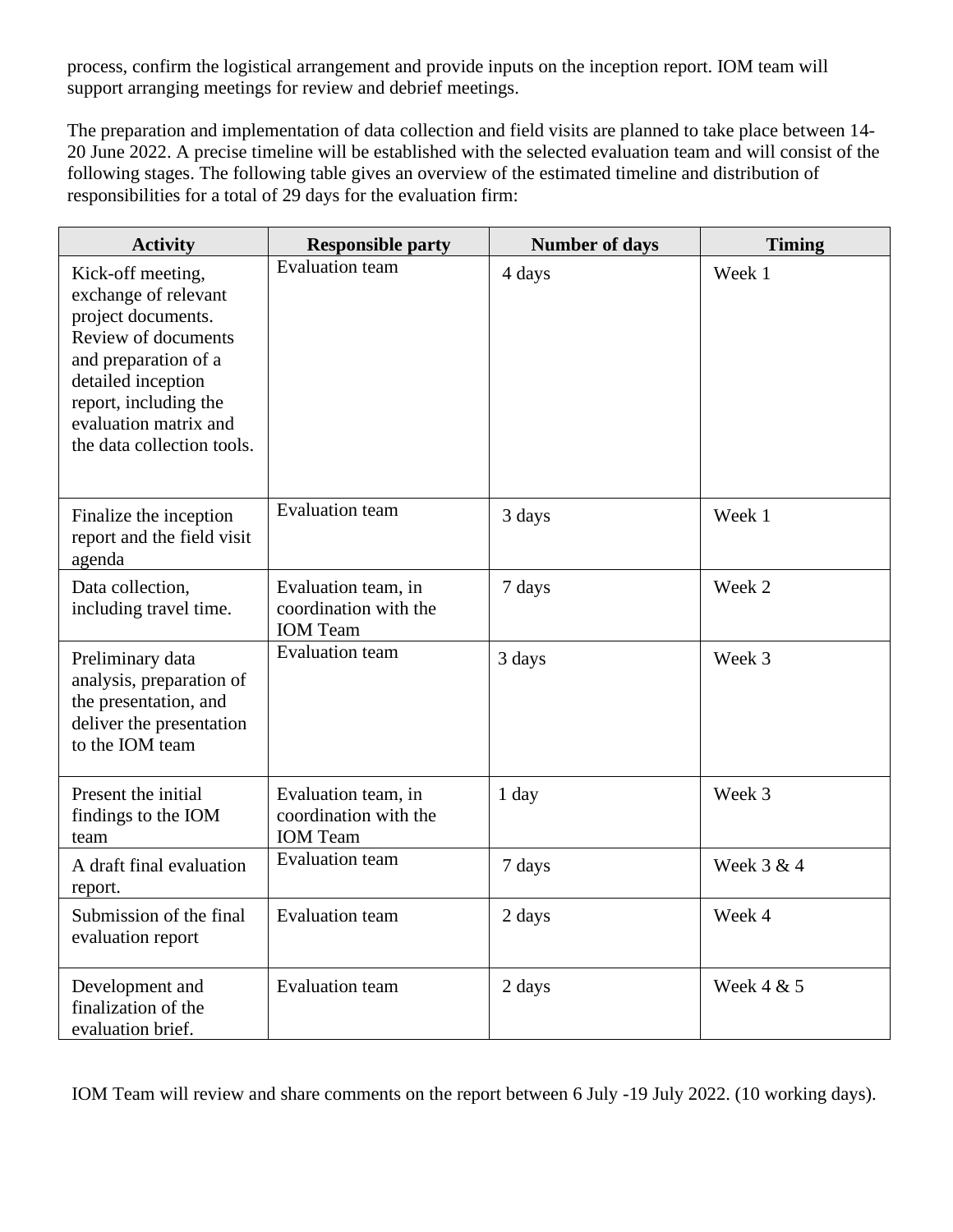# **Evaluation budget**

The service provider will cover all expenses for this external evaluation, including travel expenses and accommodation for the evaluation consultant in Turkey. A detailed work plan will be prepared and agreed on between the evaluator and the IOM team.

| <b>Deliverables</b>                  | Amount to be paid |
|--------------------------------------|-------------------|
| Submission of the Inception Report   | 15%               |
| Submission of the Draft Final Report | 35%               |
| Submission of the Final Report       | 50%               |
| Total                                | 100%              |

## **Required Qualifications and Experience:**

## **Education:**

- Master's degree in International Relations, Public Administration, Social Policy, Psychology, Sociology, or a related field from an accredited academic institution, with seven years of relevant professional experience; or
- Completed University degree from an accredited academic institution, with nine years of relevant professional experience.

# **Experience:**

- Proven experience in conducting at least three evaluations of large-scale projects comparable to the one to be evaluated
- Strong background and expertise in conducting quantitative and qualitative data analysis
- Demonstrated sound understanding of migrant's thematic topics, e.g. migration governance, labour migration, trafficking in persons, crisis management, border management, etc.
- Experience working with IOM is an advantage
- Excellent analytical, oral, and written communication skills in English.
- Experience with collecting data in difficult circumstances
- Ability to create graphic visuals on key findings.
- Experience in technical and analytical report writing.
- Experience in leading an international evaluation project.
- Experience in working in complex institutional environments.
- Displays cultural, gender, religion, race, nationality and age sensitivity and adaptability.
- Ability to work with minimal supervision and to meet deadlines.

## **Languages:**

- Fluency in **English** is required.
- Working knowledge of **Turkish** is advantageous.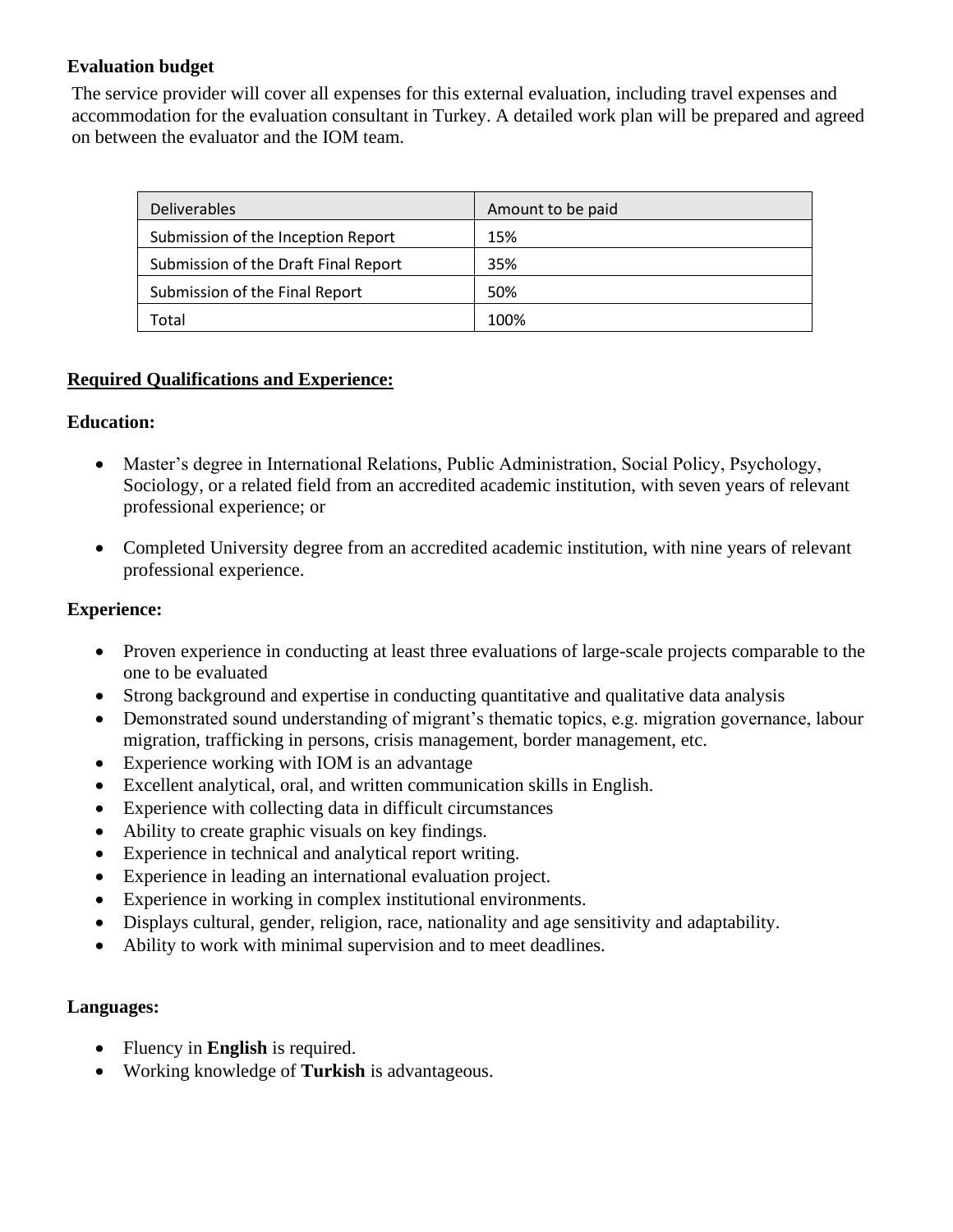#### **Duration of the Contract**

The overall evaluation process is expected to take thirty working days, including preparation, data collection, analysis, and reporting. The evaluator should be able to undertake the tasks concurrently to fit within the planned timeframe without compromising the quality expected. The assignment is expected to be conducted between June 07– July 19, 2022.

#### **Required Competencies**

The incumbent is expected to demonstrate the following values and competencies:

**Values** - all IOM staff members must abide by and demonstrate these three values:

•Inclusion and respect for diversity: respects and promotes individual and cultural differences; encourages diversity and inclusion wherever possible.

•Integrity and transparency: maintains high ethical standards and acts in a manner consistent with organizational principles/rules and standards of conduct.

•Professionalism: demonstrates ability to work in a composed, competent and committed manner and exercises careful judgment in meeting day-to-day challenges.

#### **Core Competencies** – behavioural indicators level 3

•Teamwork: develops and promotes effective collaboration within and across units to achieve shared goals and optimize results.

•Delivering results: produces and delivers quality results in a service-oriented and timely manner; is action oriented and committed to achieving agreed outcomes.

•Managing and sharing knowledge: continuously seeks to learn, share knowledge and innovate.

•Accountability: takes ownership for achieving the Organization's priorities and assumes responsibility for own action and delegated work.

•Communication: encourages and contributes to clear and open communication; explains complex matters in an informative, inspiring and motivational way.

## **Other:**

Any offer made to the candidate in relation to this vacancy notice is subject to funding confirmation.

Appointment will be subject to certification that the candidate is medically fit for appointment, accreditation, any residency or visa requirements, and security clearances.

Only candidates residing in either the country of the duty station or from a location in a neighbouring country that is within commuting distance of the duty station will be considered. In all cases, a prerequisite for taking up the position is legal residency in the country of the duty station, or in the neighbouring country located within commuting distance, and work permit, as applicable.

**Please be advised that this is a local position and as such only applications from candidates with a valid residence / working permit residing in Turkey will be considered.**